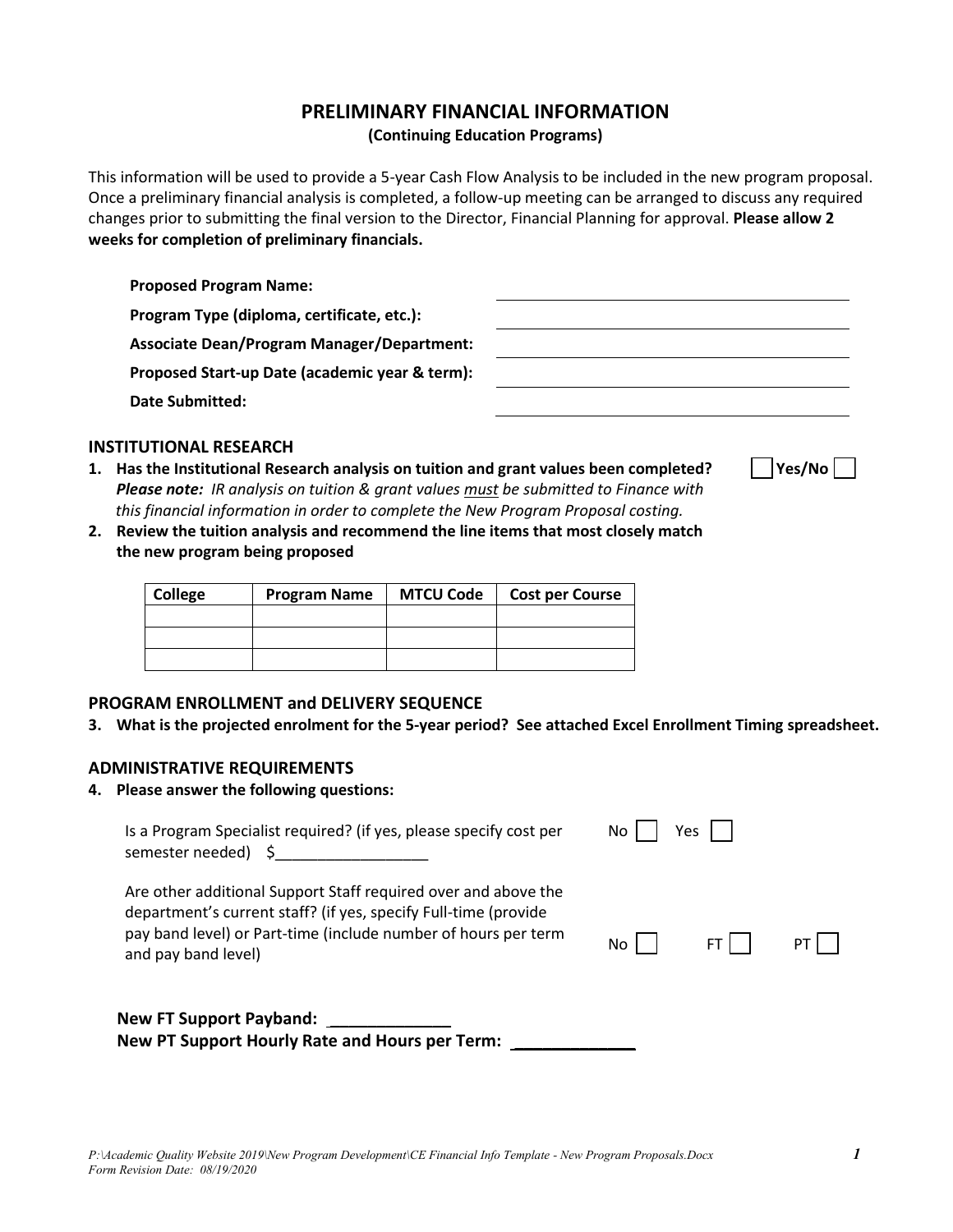# **STAFFING**

**5. Enter PT cost (before benefits) for standard courses. Any non-standard course rates will be entered on the Enrolment Timing spreadsheet.** 

| CE teaching cost per TCH                                       |  |
|----------------------------------------------------------------|--|
| FT teaching cost per TCH                                       |  |
| DE/ OntarioLearn Mohawk Hosted teaching cost per SCH           |  |
| OntarioLearn Other College Hosted teaching cost per Enrollment |  |

# **OPERATING BUDGET REQUIREMENTS**

#### **6. Please provide preliminary estimates of expenses related to the academic delivery of the program:**

| <b>Operating Exp</b>                             | Year 1 | Year 2 | Year 3 | Year 4 | Year 5 |
|--------------------------------------------------|--------|--------|--------|--------|--------|
| <b>Equipment Maintenance</b>                     |        |        |        |        |        |
| Fees (Licensing, etc.)                           |        |        |        |        |        |
| Lab materials                                    |        |        |        |        |        |
| Small Equipment                                  |        |        |        | ς      |        |
| New - Library Resources - confirm with           | Ś.     |        | \$     | \$     | Ś      |
| Library Director (print material, subscriptions, |        |        |        |        |        |
| online resources, etc.)                          |        |        |        |        |        |
| Travel/PD costs                                  |        |        |        |        |        |
| Initial Advertising & Promo Materials            |        |        |        |        |        |
| Other (please specify – for instance a program   |        |        |        | \$     |        |
| refresh or review in later years)                |        |        |        |        |        |
|                                                  |        |        |        |        |        |

**Note:** Administrative overhead will be calculated in the final financial template based on a costing methodology.

# **CAPITAL REQUIREMENTS**

### **7. What are the projected capital expenses/start-up costs for the program?**

| <b>Operating Exp</b>                       | Year 1 | Year 2 | Year 3 | Year 4 | Year 5 |
|--------------------------------------------|--------|--------|--------|--------|--------|
| Capital Equipment - Information Technology |        |        |        |        |        |
| Capital Equipment - Equipment & Furniture  |        |        |        |        |        |
| Capital Equipment - Major Equipment        |        |        |        |        |        |
| Capital Equipment - Vehicles               |        |        |        |        |        |
| Renovations                                |        |        |        |        |        |
| Other (please specify)                     |        |        |        |        |        |
|                                            |        |        |        |        |        |

### **OTHER CONSIDERATIONS**

**8. Are there any financial considerations to be reflected in the program financials? (e.g. clustering programs, etc.)**